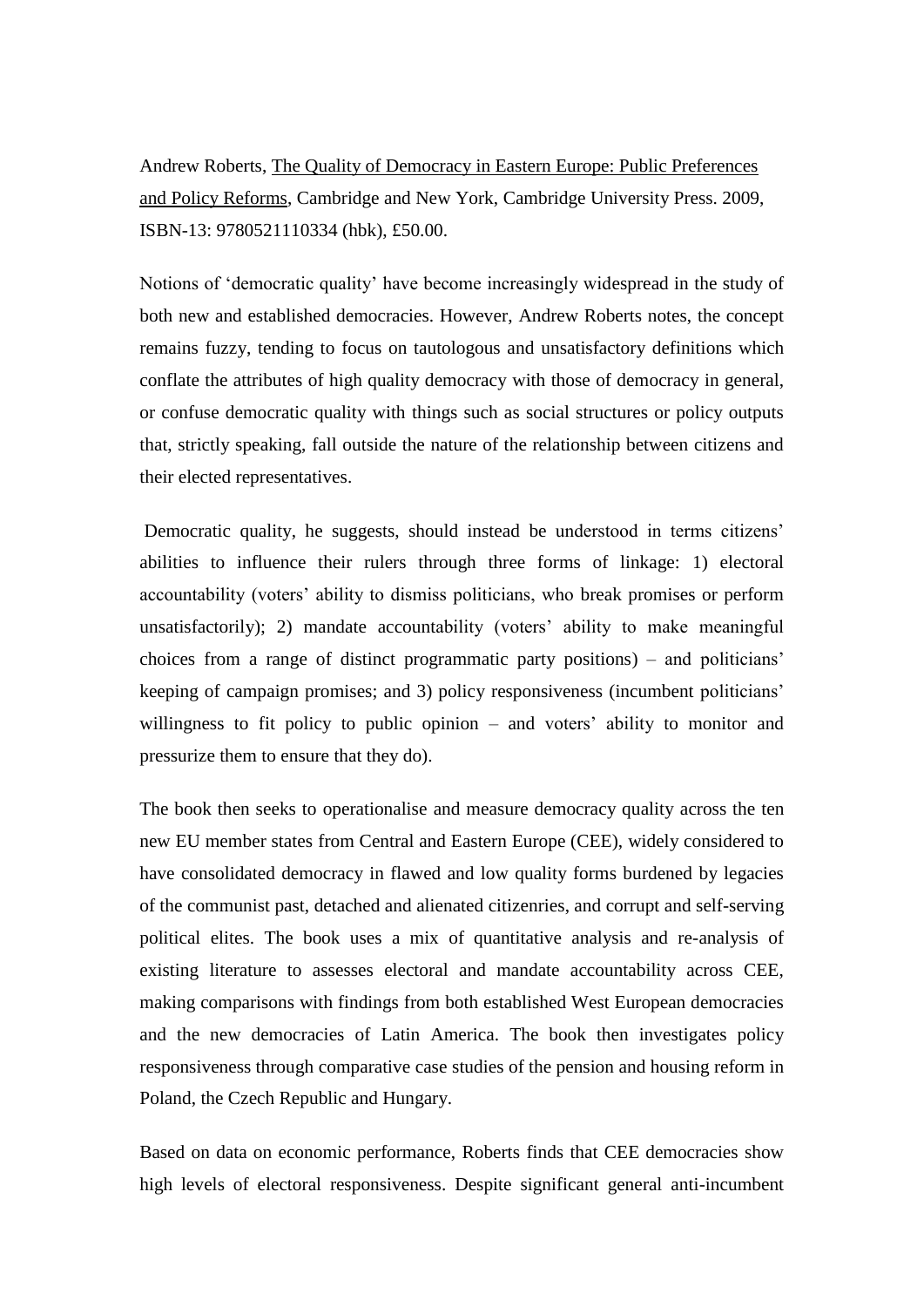voting, voters in the region do hold governments to account for poor economic performance. However, although CEE party systems are generally programmatic, mandate accountability in the region is much weaker – and, Roberts finds, has remained consistency weak across the two decades since the fall of communism. Party positions in the region are less clear and – usually as result of a politics of populist outbidding - less varied than in either Western Europe. The relationship between winning parties' campaign promises on (economic) reform and the subsequent direction of policy weak, although they are few *volte faces* on reform commitments of the kind common in Latin America. However, contrary to the image of 'lonely reformers' by-passing popular preference through blame avoidance strategies, CEE politicians do seem relatively responsive to public opinion when making policy. Although there is little active citizen input into policy making, the qualitative case studies, Republic highlight how favourable public opinion has been a key prerequisite for housing and pensions reforms to go ahead.

Overall, Roberts argues, CEE enjoys a reasonable quality of democracy, albeit characterised by distinct patterns of accountability. Weak civil societies, constraints imposed on all parties by international institutions and the EU and CEE voters' tendency to punish incumbents at the polls, which reduce politicians' incentives to fulfil campaign promises, he suggests explains the region's depressed mandate accountability, Roberts suggests. The region's surprisingly overall good democratic quality, he finds through juxtaposition with Western Europe and Latin America, can be traced to a legacy of communism: its relatively high levels of socio-economic development and, in consequence, the relatively high educational levels and civic capacities of its citizenries.

The Quality of Democracy in Eastern Europe offers an elegant, rigourous and convincing new set of propositions about how we should view democracy in CEE, which opens up the possibility of genuinely pan-European comparison of democratic systems in the enlarged EU. The empirical basis of book's findings is clearly limited and in some instances its theoretical formulations leave some questions unaddressed. Its essential view of democracy in terms of citizen control over the state might for example, imply that forms of direct democracy (unmentioned in the book) would offer better quality democracy. Such limitations, however, arguably reflect the broad